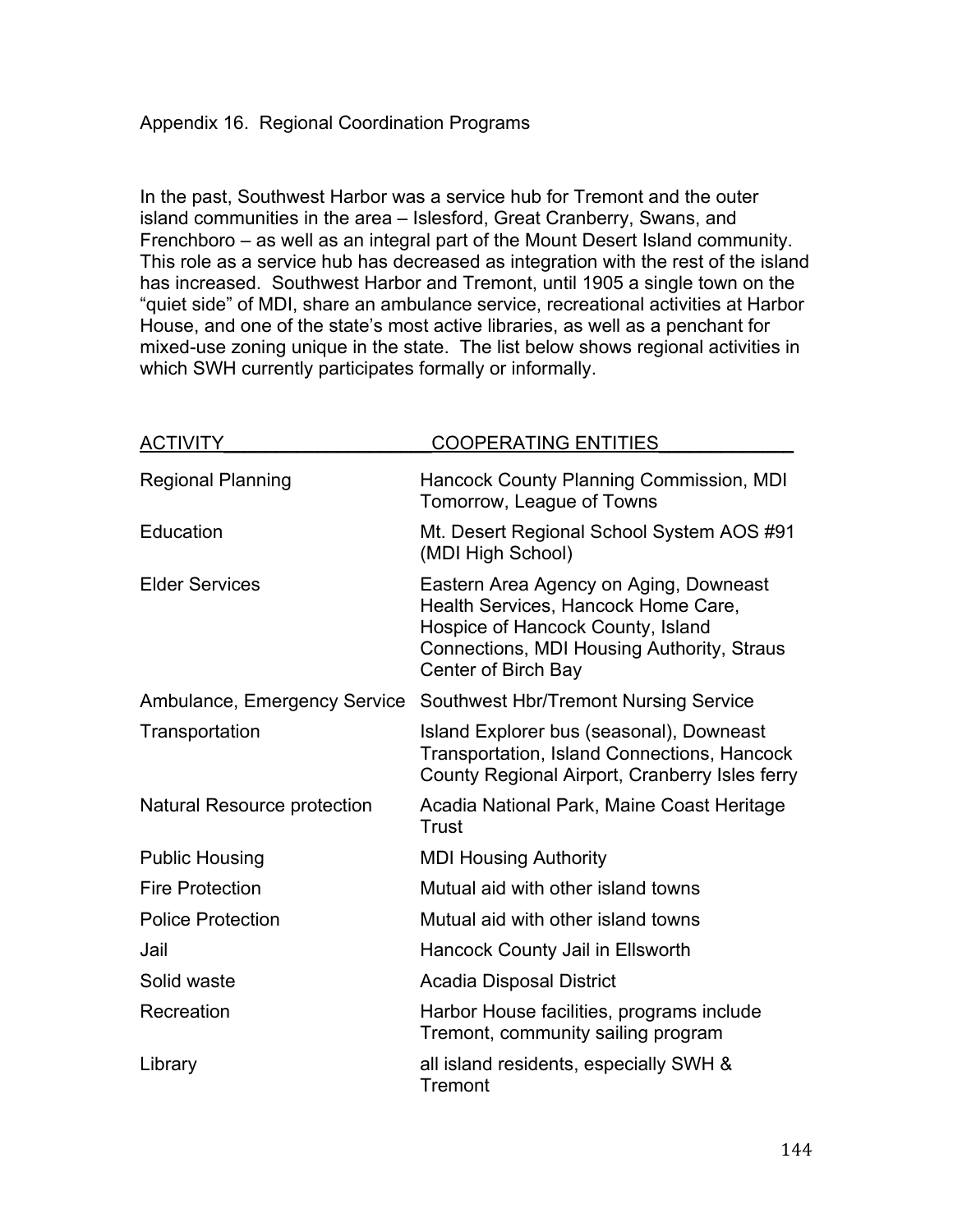There are no known conflicts with policies of neighboring communities, and there are likely to be economies of scale in shared approaches to some municipal services. This report **recommends considering further cooperation** in a number of areas with different entities as listed below. Most of these are discussed further in the relevant Appendices and in the Issues and Recommendations in Chapter 5.

Southwest Harbor and Tremont have discussed a combined Police Dept., but Tremont, which currently contracts for part-time Police protection from the Sheriff's Dept., has decided to stick with its current arrangement. The elementary schools in both towns have lately considered some consolidation of services, which would include the benefits of maintaining a diversified curriculum, but the popular opinion, particularly in Tremont, appears to be against it. From time to time, the town has considered switching from providing local dispatch service to contracting with Hancock County RCC for services which would result in real cost savings, but at the expense of the comprehensive non-emergency services that are now provided. This proposal was voted down in May, 2010.

| Education                        | Elementary school consolidation, Tremont                                                        |                                                             |  |
|----------------------------------|-------------------------------------------------------------------------------------------------|-------------------------------------------------------------|--|
| <b>Workforce Housing</b>         | Island Housing Trust, MDI Housing Authority                                                     |                                                             |  |
| Land Use Planning                | Acadia National Park, Friends of Acadia, Maine Coast<br>Heritage Trust, Hancock County Planning |                                                             |  |
| Commission                       |                                                                                                 |                                                             |  |
| GIS mapping                      | College of the Atlantic                                                                         |                                                             |  |
| Watershed protection<br>drinking | Acadia National Park, Mt. Desert (Long Pond,<br>water)                                          |                                                             |  |
| Protect natural resources        | Acadia National Park, Tremont (Bass Harbor<br>Marsh and Marshall Brook water quality)           |                                                             |  |
| <b>Dispatch</b>                  | <b>Hancock County</b>                                                                           |                                                             |  |
| Solid waster disposal, recycling |                                                                                                 | Eastern Maine Recycling, Acadia Disposal<br><b>District</b> |  |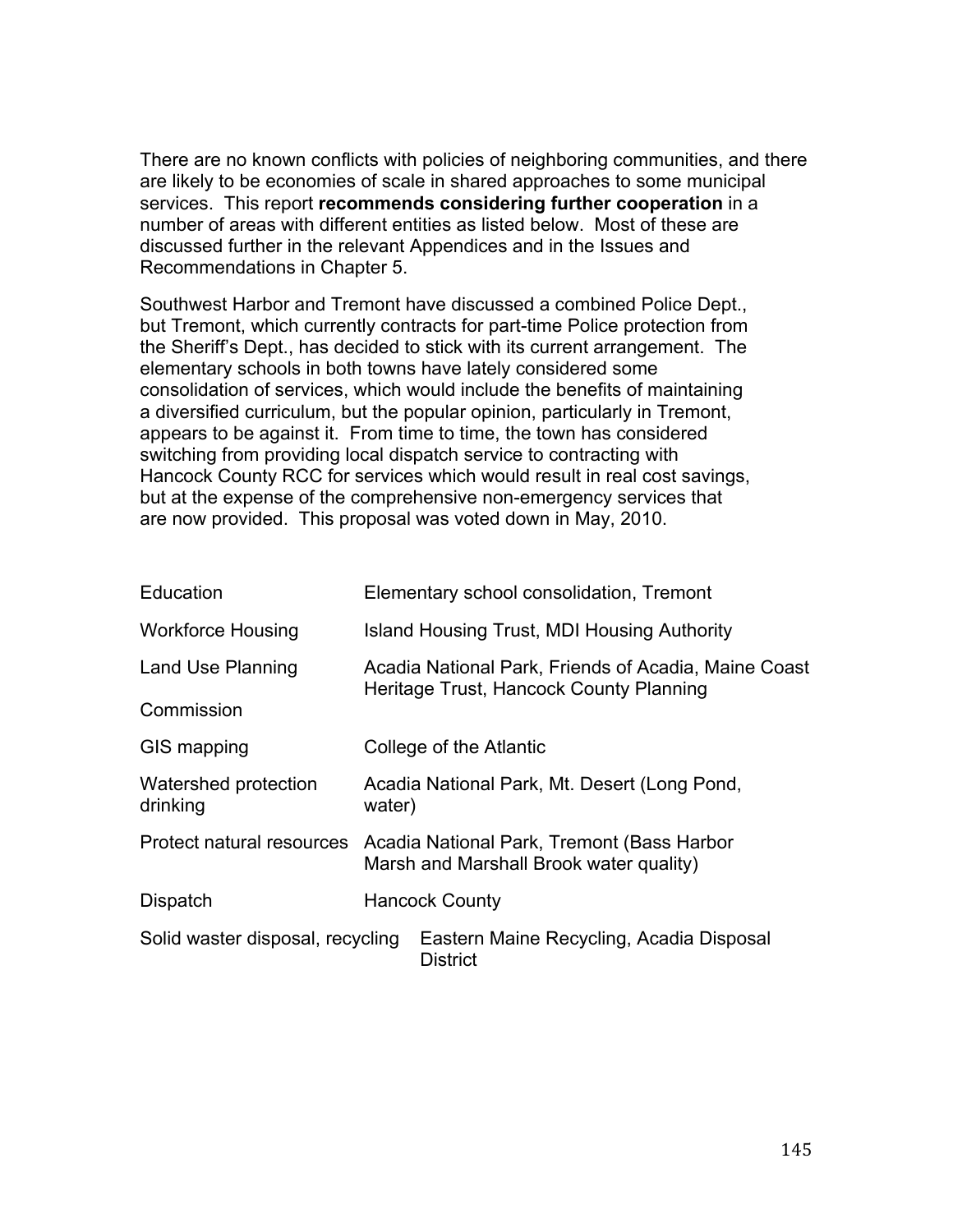Appendix 17. State Growth Management Goals and Coastal Management Policies

## STATE GROWTH MANAGEMENT GOALS

The policies must specify what approaches the municipality will take to address the following State goals:

- 1. to encourage orderly growth and development in appropriate areas of each community, while protecting the State's rural character, making efficient use of public services, and preventing development sprawl. *See Issues 21, 38, 43, 6-1, 6-2, 6-3, 6-6, 6-7.*
- 2. to plan for, finance, and develop an efficient system of public facilities and services to accommodate anticipated growth and economic development. *See Issues 5, 8, 17, 24, 25, 26, 28, 29, 30, 31, 32, 33, 34, 41, 44.*
- 3. to promote an economic climate that increases job opportunities and overall economic well-being. *See Issues 1, 2 6.*
- 4. to encourage and promote affordable, decent housing opportunities for all Maine citizens. *See Issues 7, 8.*
- 5. to protect the quality and manage the quantity of the State's water resources, including lakes, aquifers, great ponds, estuaries, rivers, and coastal areas. *See Issues 9, 10, 11, 19, 27, 39, 6-4.*

6. to protect the State's other critical natural resources, including without limitation, wetlands, wildlife and fisheries habitat, sand dunes, shorelands, scenic vistas, and unique natural areas. *See Issues 2, 12, 13, 14, 19, 39, 6-5.*

- 7. to protect the State's marine resources industry, ports, and harbors from incompatible development, and to promote access to the share for commercial fishermen and the public. *See Issues 15, 16, 18.*
- 8. to safeguard the State's agricultural and forest resources from development that threatens those resources. *See Chapter 5.7-8.*
- 9. to preserve the State's historic and archeological resources. *See Chapter 5.4.*
- 10. to promote and protect the availability of outdoor recreation opportunities for all Maine citizens, including access to surface waters. *See Issues 20, 22, 23, 35.*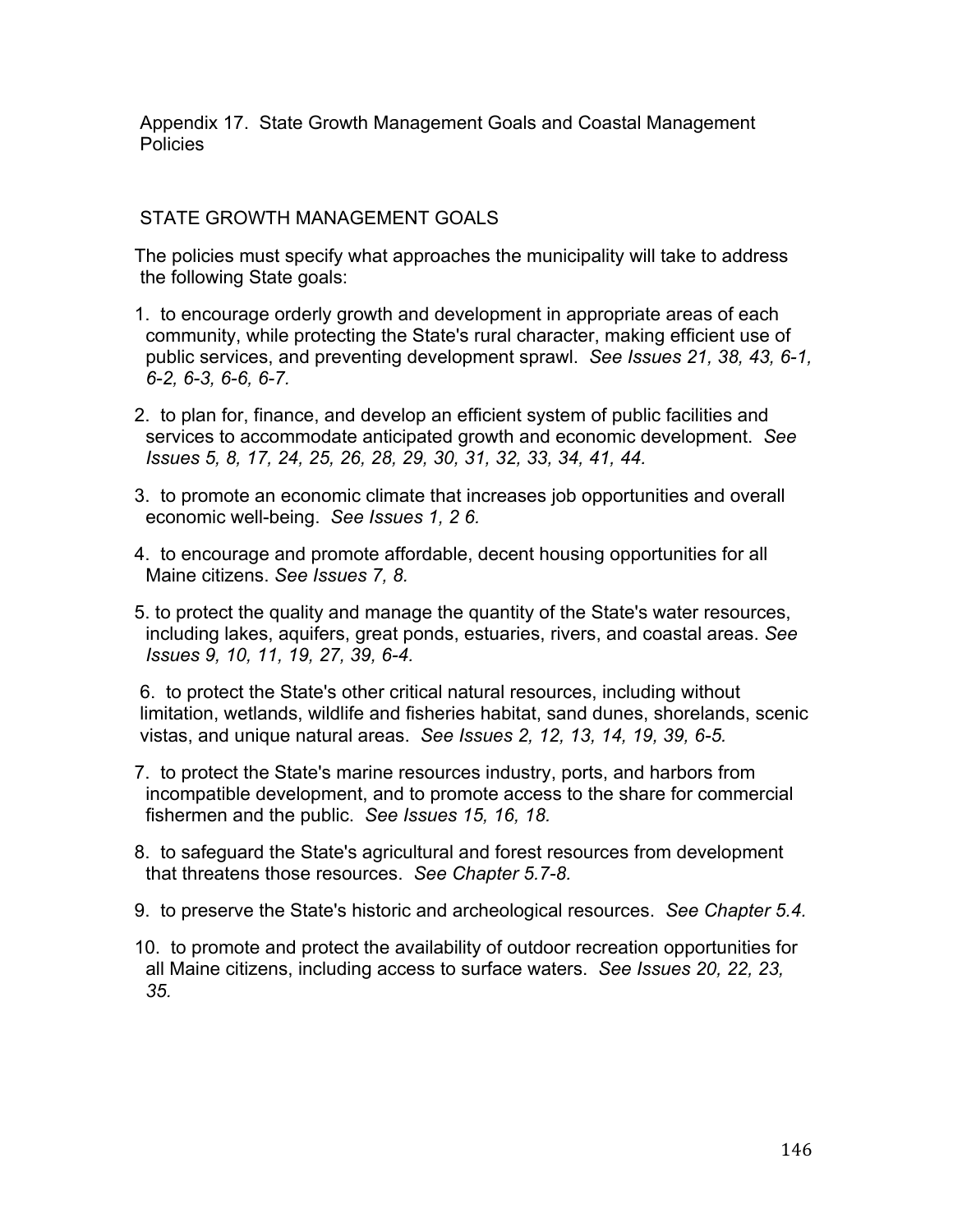## **STATE COASTAL MANAGEMENT POLICIES**

If the municipality is a coastal community, the policies must also specify what approaches the municipality will take to address the following State Coastal Management Policies:

1. to promote the maintenance, development, and revitalization of the State's ports and harbors for fishing, transportation, and recreation. *See Issues 11, 12, 15, 16.*

2. to manage the marine environment and its related resources to preserve and improve the ecological integrity and diversity of marine communities and habitats, to expand our understanding of the productivity of the Gulf of Maine and coastal waters, and to enhance the economic -value of the State's renewable marine resources. *See Issues 11, 12, 19, 26, 27.*

3. to support shoreline development that gives preference to water-dependent uses over other uses, that promotes public access to the shoreline, and that considers the cumulative effects of development on coastal resources. *See Issues 13, 15, 16, 19, 6-1.*

4. to discourage growth and new development in coastal areas where, because of coastal storms, flooding, landslides, or sea-level rise, it is hazardous to human health and safety. *N/A, our shoreline is already fully developed or conserved in Acadia National Park. Our Shoreland zoning is in compliance with state requirements.*

5. to encourage and support cooperative state and municipal management of coastal resources. *See Issues 9, 12, 19, 20, 26, 6-4, 6-6.* 

6. to protect and manage critical habitats and natural areas of state and national significance, and to maintain the scenic beauty and character of the coast, even in-areas where development occurs. *See Issues 2, 11, 12, 13, 14.*

7. to expand the opportunities for outdoor recreation, and to encourage appropriate coastal tourist activities and development. *See Issues 15, 16, 17, 20, 23, 34, 35.*

8. to restore and maintain the quality of our fresh, marine, and estuarine waters to allow far the broadest possible diversity of public and private uses. *See Issues 11, 12, 22, 39.*

9. to restore and maintain coastal air quality to protect the health of citizens and visitors, and to protect enjoyment of the natural beauty and maritime character of the Maine coast. *See Issues 20, 34, 35, which would reduce car travel and thus improve air quality.*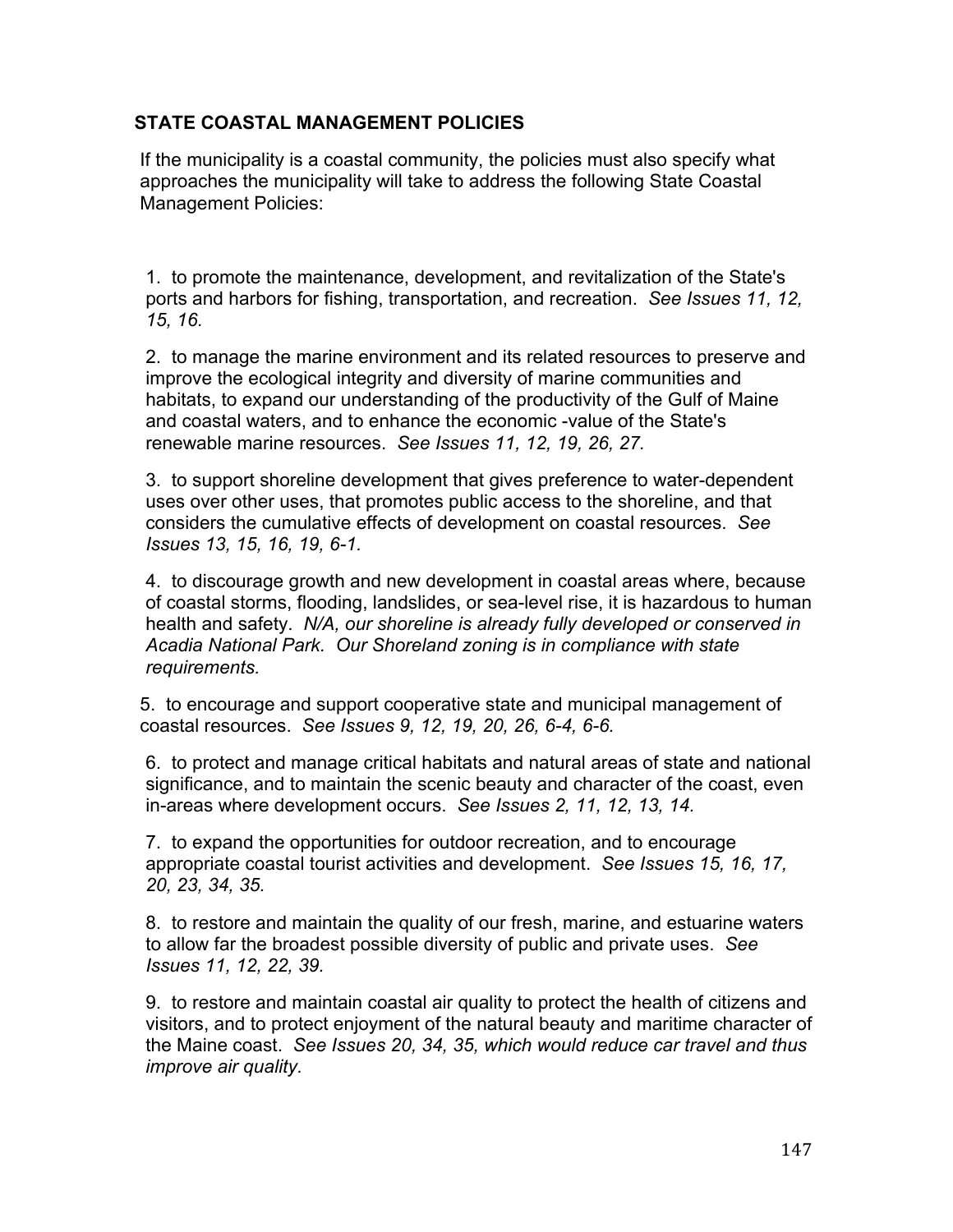## **Appendix 18. Public participation and Acknowledgments**

We would like to acknowledge, with thanks, the following people who have served on the Comprehensive Plan Committee at some time during this planning process:

Bob Bosserman, Onorio Cerrato, Michael Curless, Kathe Falt, Lydia Goetze, Susan Griffiths, Hal Hall, Virginia Holden, Kristin Hutchins, Mike Magnani, Jean Marshall, Tom Morris, Chris Rawls, Lee Worcester.

Thanks also to the following people who have read and commented on various sections of the plan as it neared publication.

Scott Alley, Trudy Bickford, Bruce Bicknell, Susan Buell, Bruce Carlson, Debra Chalmers, Jim Colquhoun, Leza Colquhoun, Dick Dimond, Ralph Dunbar, Kathe Falt, Ted Fletcher, Peter Homer, Ken Hutchins, Meredith Hutchins, JoAnne Ivory, Mary Jellison, Sandy Johnson, David Kessner, Don Lagrange, Dorothy Lauriat, Bunny Leonard, Mike Magnani, Scott Phelps, Jim Vekasi, Skip Wilson, Gordon Wissinger, Lee Worcester

For GIS mapping, thanks to many College of the Atlantic students including Noah Hodgetts, Sydney Kase, and the students of the Land Use Planning class taught by Isabel Mancinelli and Gordon Longsworth, including Julia Bretz, Bronwyn Clement, Adibi Desai, Rachel Guttmacher, Jan Olmedo, Keith Phillips, and Evelyn Smith as well as Sydney Kase.

In addition, we would like to thank Stacy Benjamin of Maine Collaborative Planning, who helped us edit our draft to a form that would include all required elements and facilitate the state certification process.

SOUTHWEST HARBOR COMPREHENSIVE PLAN – record of PUBLIC INPUT

12/2006 – 1/07 Survey to all property owners

- 10/2007 Meeting on night sky issues with Peter Lord of Island Astronomy
- 1/24/08 Public forum with Fishermen (invited) and follow-up survey
- 2/28/08 Public Forum effective communication with Town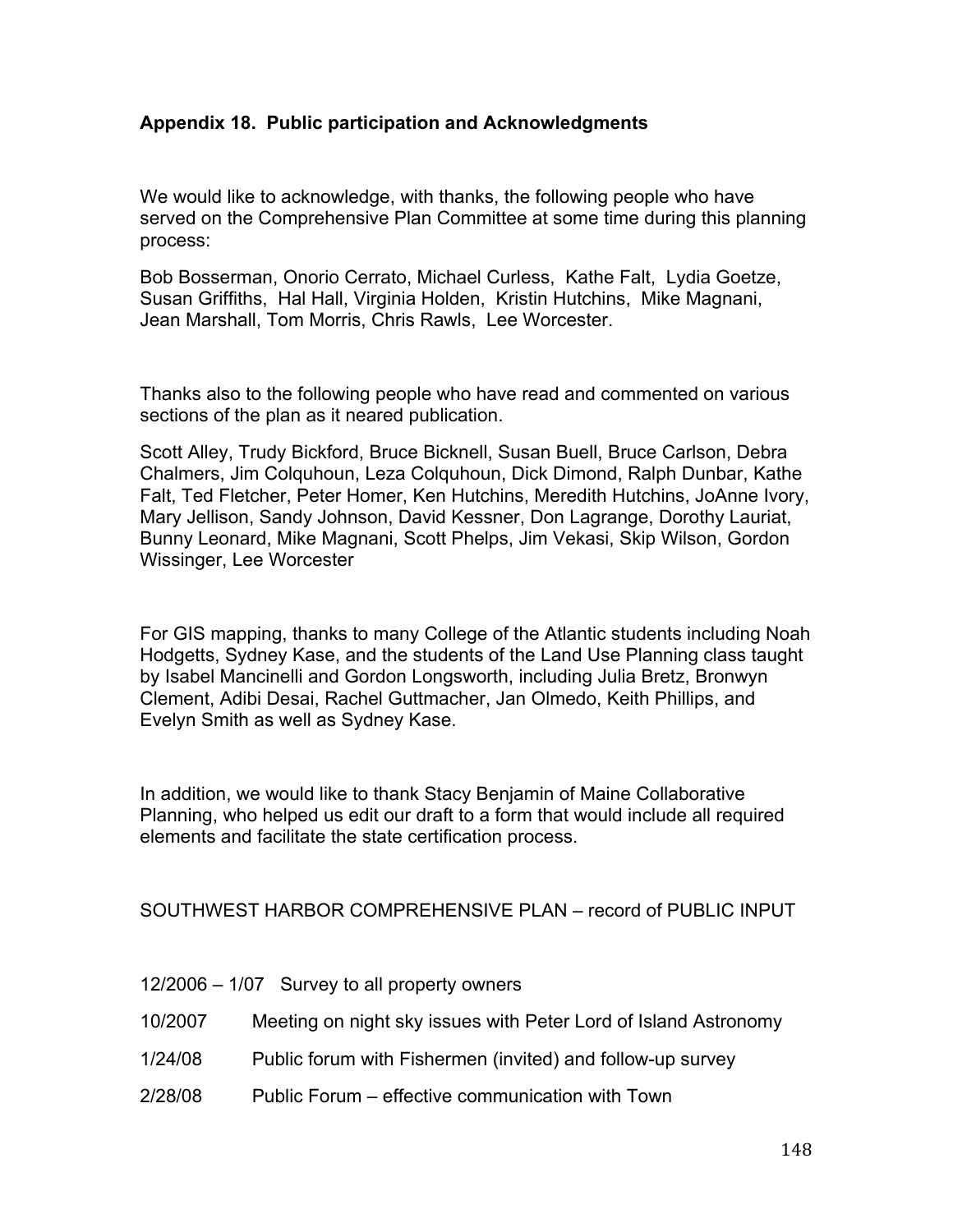| 3/27/08                      | Public Forum with Boat builders/Martine activities businesses<br>(invited) and follow-up survey                                              |
|------------------------------|----------------------------------------------------------------------------------------------------------------------------------------------|
| 4/10/08                      | Public Forum with Chamber of Commerce re: Downtown area                                                                                      |
| 5/8/08                       | Meeting on Bicycle Safety with Pemetic 5 <sup>th</sup> grade students                                                                        |
| 6/09/08                      | Presentation to Harbor Comm. - Interim Report Marine Resources                                                                               |
| 6/17/08                      | Presentation to Selectmen - Interim Report on Marine Resources                                                                               |
| 6/19/08                      | Presentation to Planning Board – Interim Report Marine Resources                                                                             |
| 6/25/09                      | Public Forum on Harbor Zones (jointly with Planning Board)                                                                                   |
| 8/2009                       | Survey to SWH postal addresses                                                                                                               |
| 9/2009                       | Survey questions, summaries of results posted on town web site                                                                               |
| 10/21/09<br><b>Resources</b> | Meet with Conservation Comm.: Water & Critical Natural                                                                                       |
| 10/29/09                     | Present survey summary results to Planning Board for discussion                                                                              |
| 12/10/09                     | Present summary survey results to Selectmen                                                                                                  |
| 2/2010                       | Vision statement posted on web                                                                                                               |
| 3/20/10                      | <b>Public Forum on Elder Services</b>                                                                                                        |
| 4/2010                       | Drafts of Issues & Recommendations, "Inventory" Appendices<br>posted on web; drafts distributed to over 30 volunteer readers for<br>comments |
| 5/13/10                      | Public Hearing on the draft Plan                                                                                                             |
| 5/20/10                      | Public hearing on the draft Plan                                                                                                             |
| 5/27/10                      | Presentation by College of the Atlantic students of their projects,<br>including many of the maps for the Plan.                              |
| 6/8/10                       | Presentation to the Selectmen for discussion                                                                                                 |